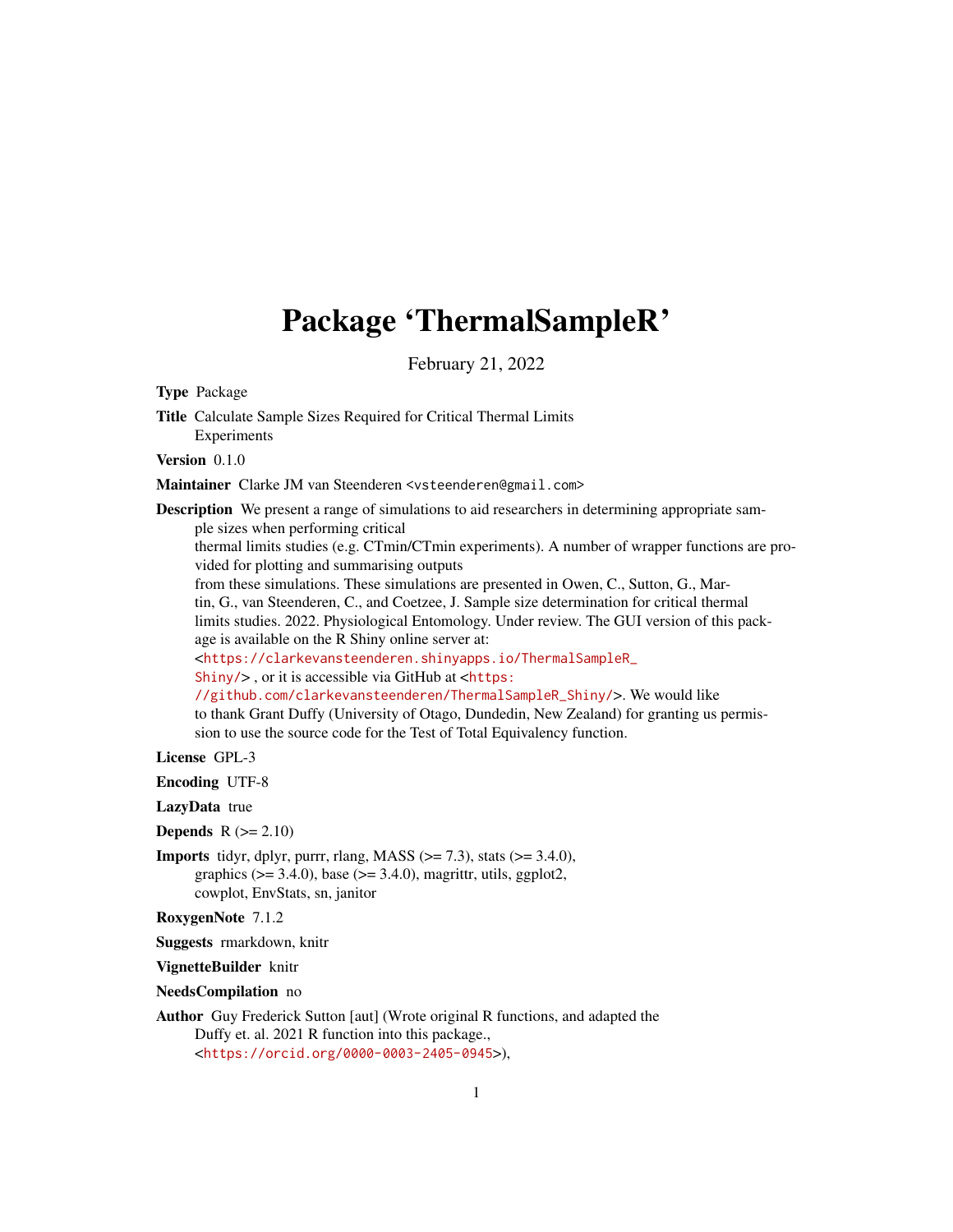<span id="page-1-0"></span>Clarke JM van Steenderen [aut, cre] (Compiled the R package, and the associated R Shiny application., <<https://orcid.org/0000-0002-4219-446X>>), Grant Duffy [cph] (Granted permission to use the source code for the Test of Total Equivalency function., <<https://orcid.org/0000-0002-9031-8164>>)

Repository CRAN

Date/Publication 2022-02-21 09:00:26 UTC

### R topics documented:

| Index |                                                                                                                   | -8 |
|-------|-------------------------------------------------------------------------------------------------------------------|----|
|       | plot two groups $\dots \dots \dots \dots \dots \dots \dots \dots \dots \dots \dots \dots \dots \dots \dots \dots$ |    |
|       |                                                                                                                   |    |
|       |                                                                                                                   |    |
|       |                                                                                                                   |    |
|       |                                                                                                                   |    |
|       |                                                                                                                   |    |

boot\_one *Bootstrap sampling to calculate summary statistics of CTL values*

#### Description

Calculate mean and CI's of CTL for a single population

#### Arguments

| data         | Data frame contains raw data. Must contain a column with a population iden-<br>tifier (e.g. population ID), and a column containing critical thermal limit data<br>(e.g. temperatures at which critical limits are reached). |
|--------------|------------------------------------------------------------------------------------------------------------------------------------------------------------------------------------------------------------------------------|
| groups_col   | Factor. Column containing name(s) of population(s) of interest                                                                                                                                                               |
| groups_which | Character. Which population should be analysed?                                                                                                                                                                              |
| n_max        | Numeric. Maximum sample size to extrapolate simulations.                                                                                                                                                                     |
| $n$ _min     | Numeric. Minimum sample size to extrapolate simulations. Defaults to 3.                                                                                                                                                      |
| iter         | Numeric. Number of bootstrap samples. Defaults to 29.                                                                                                                                                                        |
| response     | Numeric. Column containing thermal limit data for individual samples                                                                                                                                                         |

#### Value

A data frame of CTL summary statistics from bootstrap resamples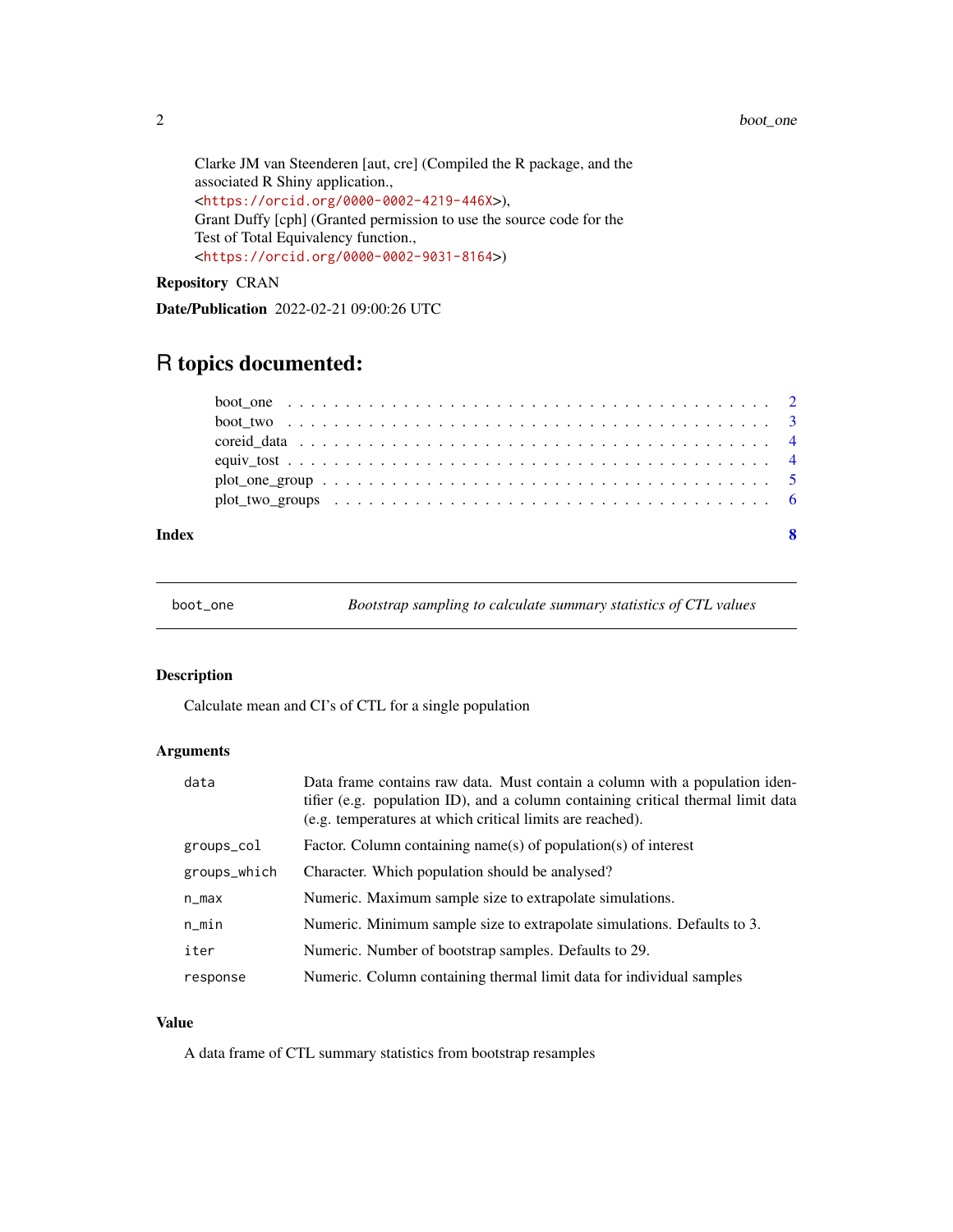#### <span id="page-2-0"></span>boot\_two 3

#### Examples

```
head(coreid_data)
sims <- boot_one(data = coreid_data,
                    groups_col = col,
                    groups_which = "Catorhintha schaffneri_APM",
                    response = response,
                    n_{max} = 49,
                    iter = 99)
```
boot\_two *Bootstrap sampling for difference in means between two groups*

#### Description

Calculate difference in mean CT limits between two groups.

#### Arguments

| data            | Data frame contain raw data.                                                                             |
|-----------------|----------------------------------------------------------------------------------------------------------|
| groups_col      | Factor. Column containing names of two populations to compare                                            |
| n_max           | Numeric. Maximum sample size to extrapolate simulations.                                                 |
| n_min           | Numeric. Minimum sample size to extrapolate simulations. Defaults to 3.                                  |
| iter            | Numeric. Number of bootstrap samples. Defaults to 29.                                                    |
| response        | Numeric. Column containing thermal limit data for individual samples.                                    |
| group1          | String. Name of first population to compare.                                                             |
| group2          | String. Name of second population to compare.                                                            |
| colour_exp      | Colour of the experimental data. Defaults to "blue".                                                     |
| colour_extrap   | Colour of the extrapolated data. Defaults to "red".                                                      |
| legend.position |                                                                                                          |
|                 | Position of the legend. Defaults to "top". Can be "bottom", "left", "right", or<br>"none".               |
| ggtheme         | The theme for the ggplot created. See ggplot2 themes for options. Default set to<br>$theme\_classic()$ . |

#### Value

A data frame of bootstrap resamples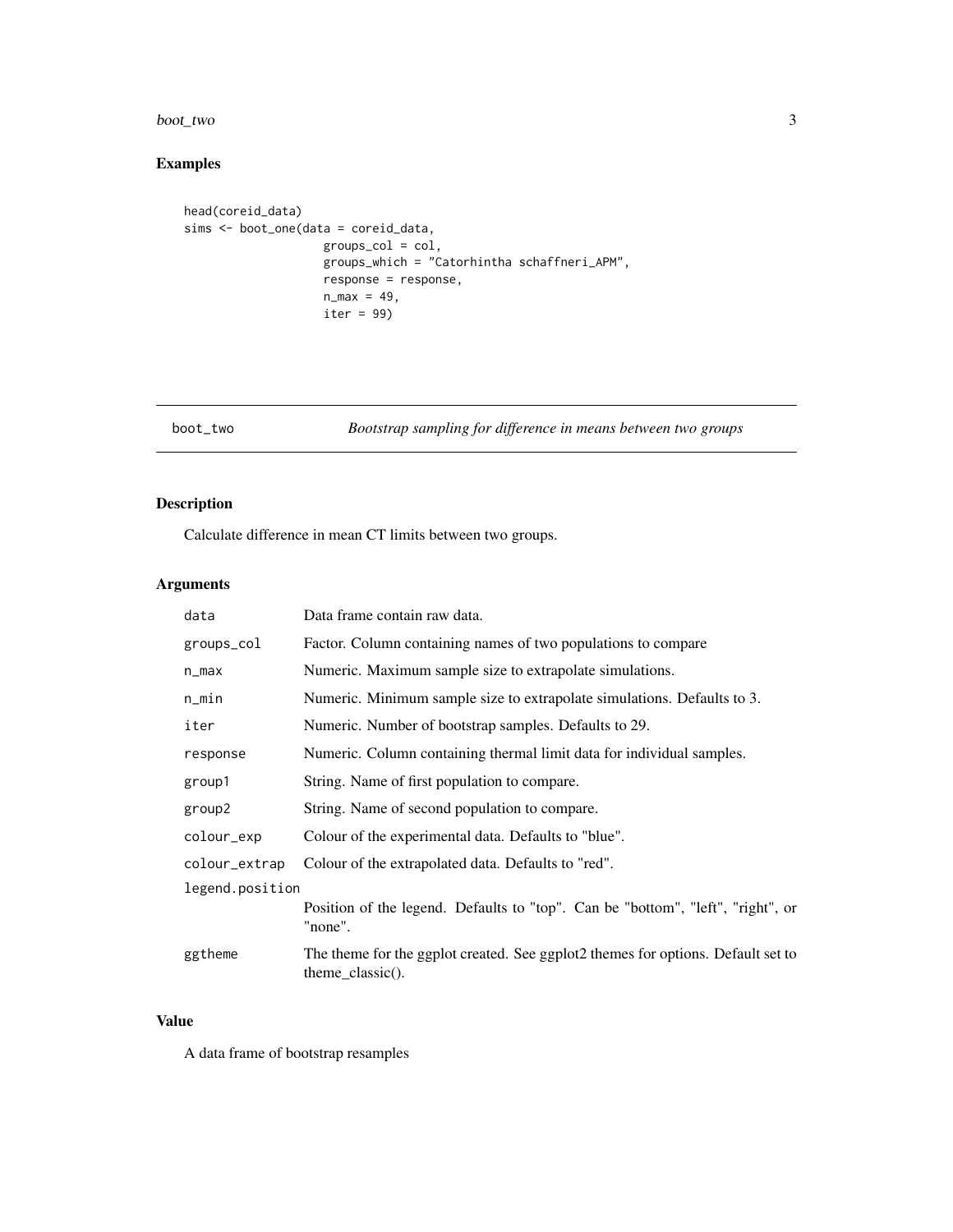#### Examples

```
head(coreid_data)
sims <- boot_two(data = coreid_data,
                        groups_{col} = col,response = response,
                        group1 = "Catorhintha schaffneri_APM",
                        group2 = "Catorhintha schaffneri_NPM",
                        n_{max} = 49,
                        iter = 99
```
coreid\_data *Example critical thermal limit data for ThermalSampleN package*

#### Description

A dataset containing critical thermal limit (CTmin) data for the sap-sucking bug, Catorintha schaffneri.

#### Usage

coreid\_data

#### Format

A data frame with 60 rows and 2 variables:

col insect population tested, string

response CTmin value for individual insect, in degrees celsius ...

#### Source

"Unpublished data provided by Philippa Muskett (Centre for Biological Control, Rhodes University, South Africa)

equiv\_tost *equiv\_tost*

#### Description

Perform a Test of Total Equivalence as adapted from Duffy et al. (2021) (<https://doi.org/10.1111/1365-2435.13928>)

<span id="page-3-0"></span>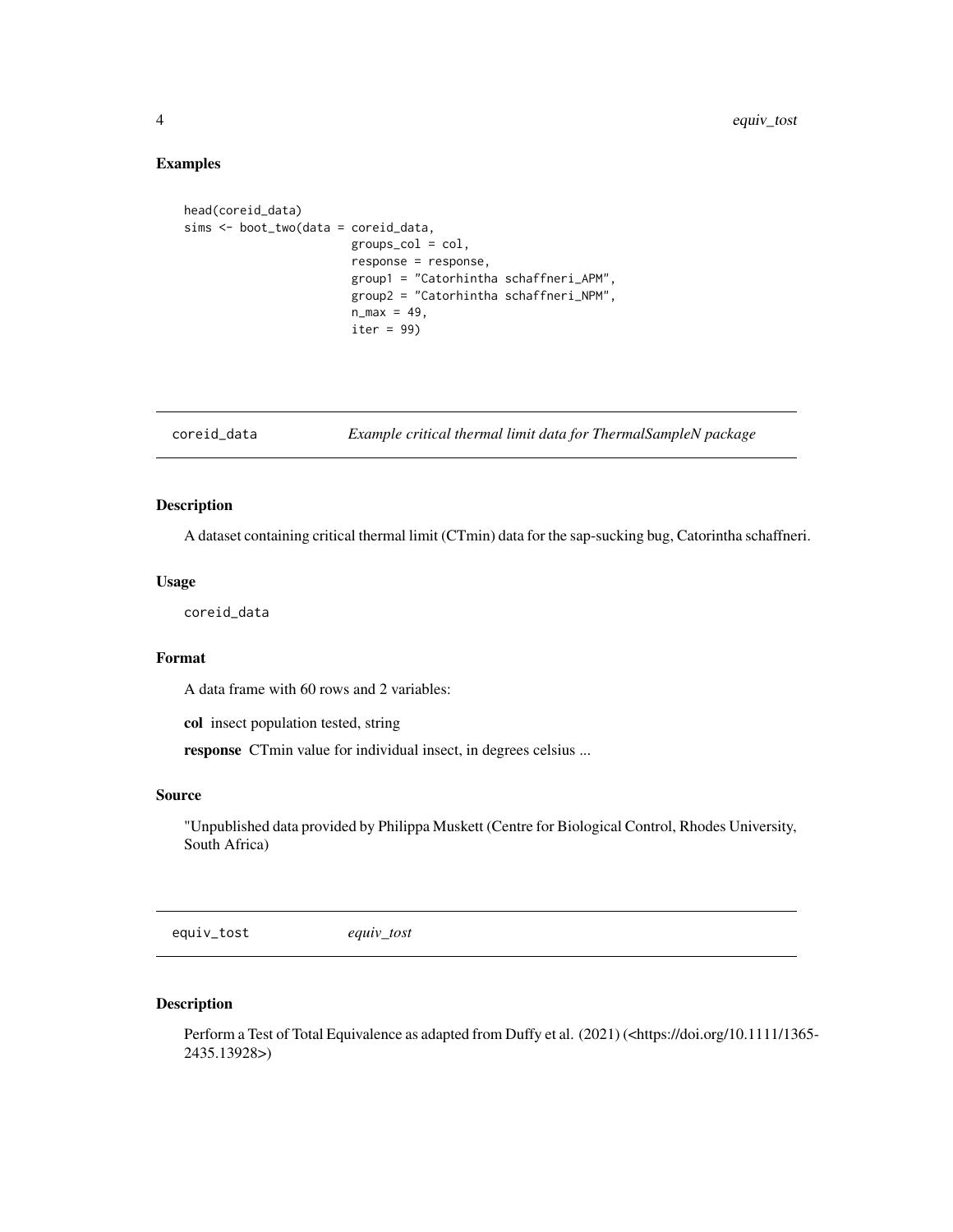#### <span id="page-4-0"></span>Arguments

| data         | Data frame contains raw data. Must contain a column with a population iden-<br>tifier (e.g. population ID), and a column containing critical thermal limit data<br>(e.g. temperatures at which critical limits are reached).          |
|--------------|---------------------------------------------------------------------------------------------------------------------------------------------------------------------------------------------------------------------------------------|
| groups_col   | Factor. Column containing the name of the population of interest (group ID)                                                                                                                                                           |
| groups_which | Character. Which population should be analysed?                                                                                                                                                                                       |
| response     | Numeric. Column containing thermal limit data for individual samples                                                                                                                                                                  |
| skews        | Numeric. Vector containing skewness parameter(s). Defaults to $0, 1, 2, 10, 50$ .                                                                                                                                                     |
| equiv_margin | Numeric. Equivalence of subsets to full population $CT$ estimate (unit = degree)<br>Celcius). Defaults to 1.                                                                                                                          |
| pop_n        | Numeric. Size of population to sample (will test subsamples of size pop $n - x$<br>against pop_n for equivalence) Defaults to population size $=$ 30                                                                                  |
| colrs        | Character. Vector of colours for each skewness paramater value. E.g. if two<br>skewness parameter values are set, choose two colours: colrs = $c("blue", "red").$<br>Defaults to "blue", "red", "orange", "forestgreen", "lightgrey". |

#### Value

Two plots; (a) equivalence of means, and (b) equivalence of variances

#### Examples

```
head(coreid_data)
res <- equiv_tost(data = coreid_data,
                    groups_col = col,
                    groups_which = "Catorhintha schaffneri_APM",
                    response = response,
                    skews = c(1,10),
                    colrs = c("lightblue", "lightpink"),
                    equiv_margin = 1,
                    pop_n = 5
```
plot\_one\_group *Plot output from boot\_sample*

#### Description

Plot output from boot\_one.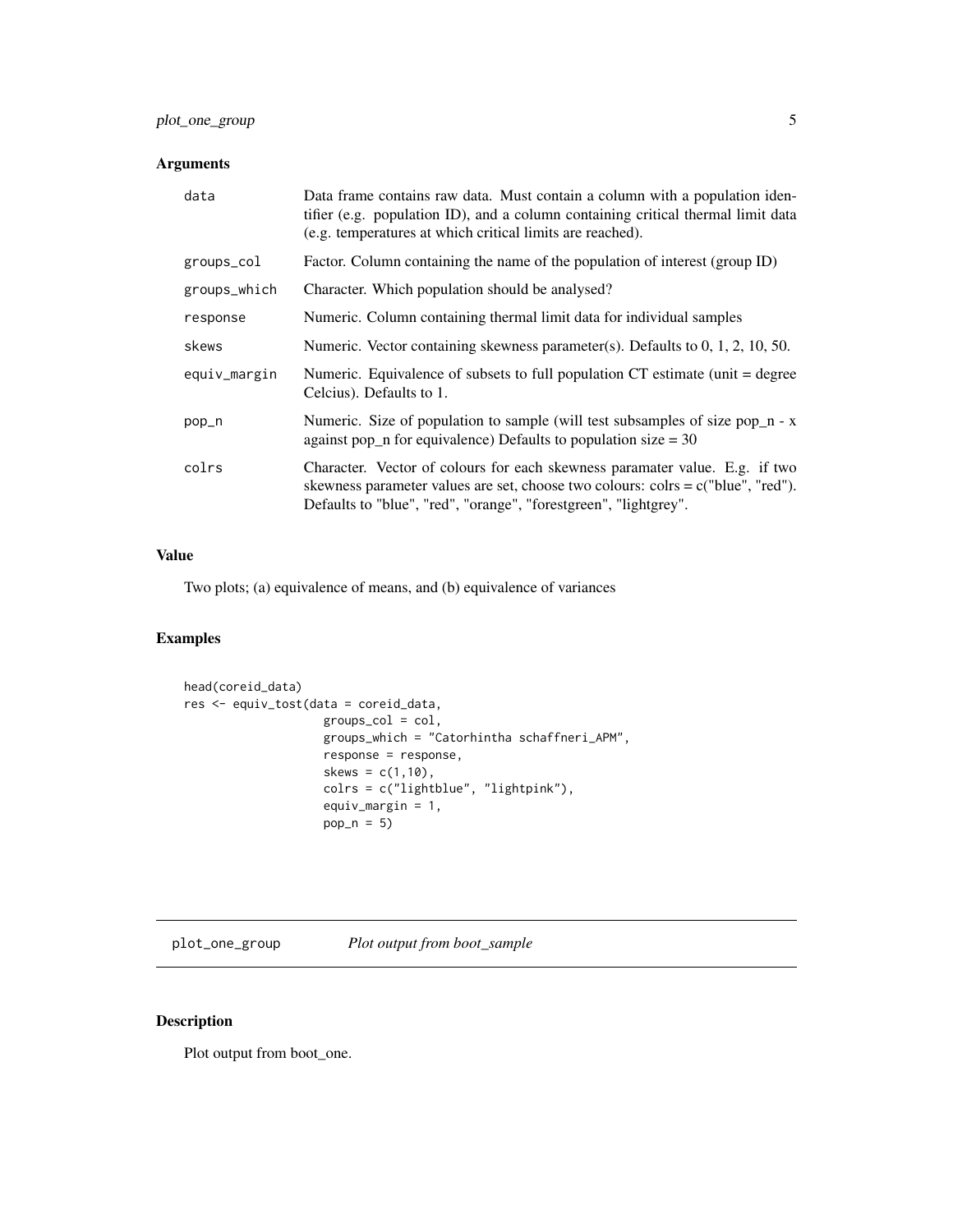#### <span id="page-5-0"></span>Arguments

| $\mathsf{x}$    | Output from boot_one function.                                                                          |
|-----------------|---------------------------------------------------------------------------------------------------------|
| n_max           | Numeric. Maximum sample size to extrapolate simulations.                                                |
| n_min           | Numeric. Minimum sample size to extrapolate simulations. Defaults to 3.                                 |
| colour_exp      | Colour of the experimental data. Defaults to "blue".                                                    |
| colour_extrap   | Colour of the extrapolated data. Defaults to "red".                                                     |
| legend.position |                                                                                                         |
|                 | Position of the legend. Defaults to "top". Can be "bottom", "left", "right", or<br>"none".              |
| alpha_val       | Change the degree of shading of the graphs. Default is 0.2.                                             |
| ggtheme         | The theme for the ggplot created. See ggplot2 themes for options. Default set to<br>theme $classic()$ . |

#### Value

Two plots; (a) precision of the CTmin estimate across experimental and extrapolated sample sizes; (b) the sampling distribution (range of plausible CTmin values) across experimental and extrapolated sample sizes.

#### Examples

```
sims <- boot_one(coreid_data,
                    groups_col = col,
                    groups_which = "Catorhintha schaffneri_APM",
                    n_{max} = 30,
                    response = response)
plot\_one\_group(x = sims,n_{min} = 3,
               n_{max} = 15,
               colour_exp = "darkblue",
               colour_extrap = "green",
               legend.position = "right")
```
plot\_two\_groups *Plot output from boot\_two\_groups*

#### Description

Plot output from boot\_two.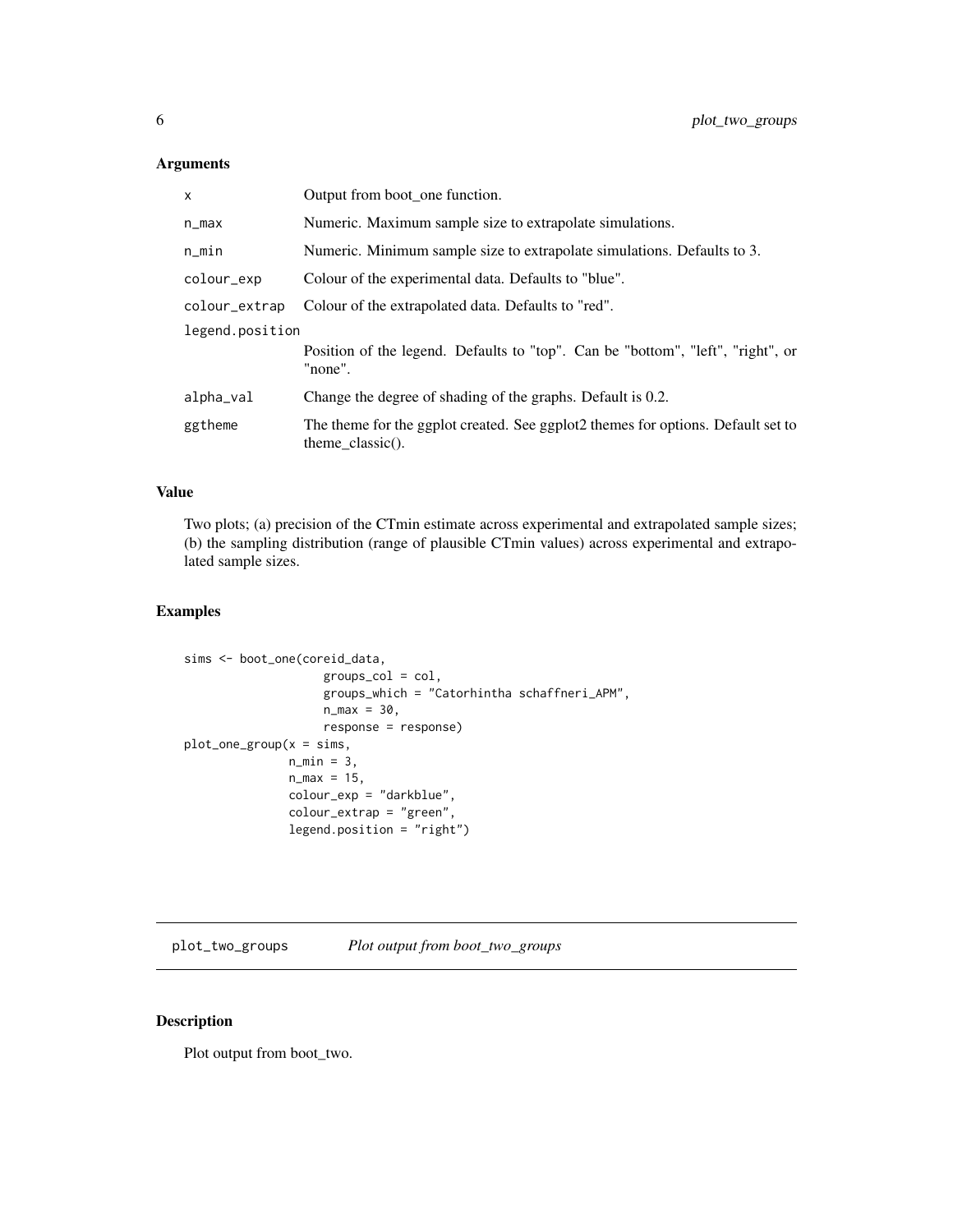#### Arguments

| $\mathsf{x}$    | Output from boot_two_groups function. Defaults to 'sims'.                                               |
|-----------------|---------------------------------------------------------------------------------------------------------|
| n_max           | Numeric. Maximum sample size to extrapolate simulations.                                                |
| $n$ _min        | Numeric. Minimum sample size to extrapolate simulations. Defaults to 3.                                 |
| colour_exp      | Colour of the experimental data. Defaults to "blue".                                                    |
| colour_extrap   | Colour of the extrapolated data. Defaults to "red".                                                     |
| legend.position |                                                                                                         |
|                 | Position of the legend. Defaults to "top". Can be "bottom", "left", "right", or<br>"none".              |
| alpha_val       | Change the degree of shading of the graphs. Default is 0.2.                                             |
| ggtheme         | The theme for the ggplot created. See ggplot2 themes for options. Default set to<br>theme $classic()$ . |

#### Value

Two plots: (a) the precision of the estimates for the difference in CTmin between the two selected groups across sample sizes; (b) the 95

#### Examples

```
sims <- boot_two(data = coreid_data,
                        groups_col = col,
                        response = response,
                        group1 = "Catorhintha schaffneri_APM",
                        group2 = "Catorhintha schaffneri_NPM",
                        n_{max} = 30,
                        iter = 99)
plots <- plot_two_groups(x = sims,
                         n_{min} = 3,
                         n_{max} = 30,colour_exp = "gold",
                         colour_extrap = "darkgreen",
                         legend.position = "right")
```